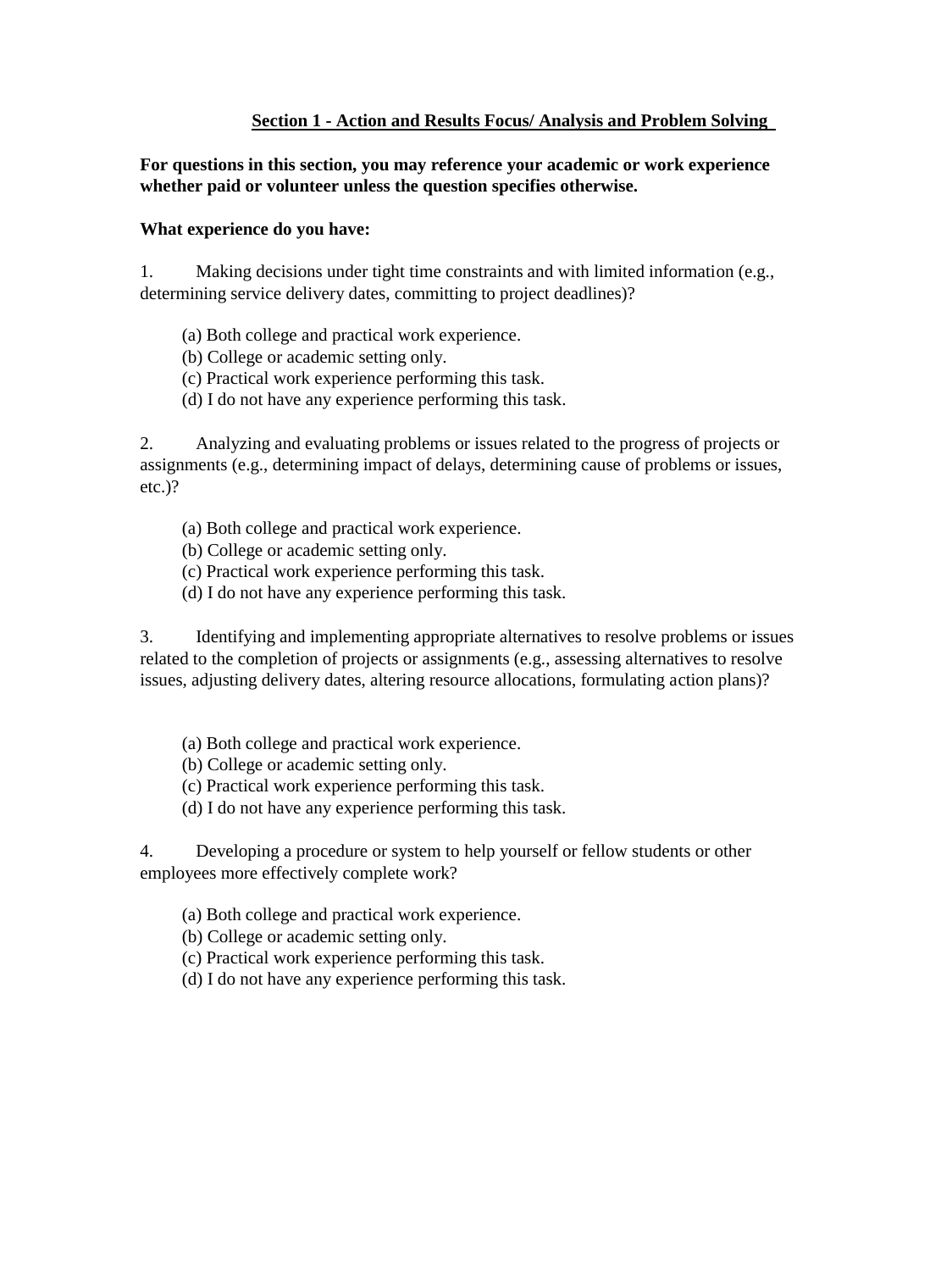5. Working without direct supervision on multiple assignments and completing the assignments on time?

(a) Both college and practical work experience.

(b) College or academic setting only.

(c) Practical work experience performing this task.

(d) I do not have any experience performing this task.

6. Handling disruptions in work assignments and still continuing or completing work assignments in a timely manner?

(a) Both college and practical work experience.

(b) College or academic setting only.

(c) Practical work experience performing this task.

(d) I do not have any experience performing this task.

7. Developing an alternate work plan due to setbacks or changing priorities to allow completion of a project on time or within budget?

(a) Both college and practical work experience.

(b) College or academic setting only.

(c) Practical work experience performing this task.

(d) I do not have any experience performing this task.

8. Assessing conflicting information/input, and determining the best course of action to resolve the situation?

(a) Both college and practical work experience.

(b) College or academic setting only.

(c) Practical work experience performing this task.

(d) I do not have any experience performing this task.

9. Reviewing information from a variety of sources and determining the benefits, costs, and risks of alternative solutions and/or courses of action?

(a) Both college and practical work experience.

(b) College or academic setting only.

(c) Practical work experience performing this task.

(d) I do not have any experience performing this task.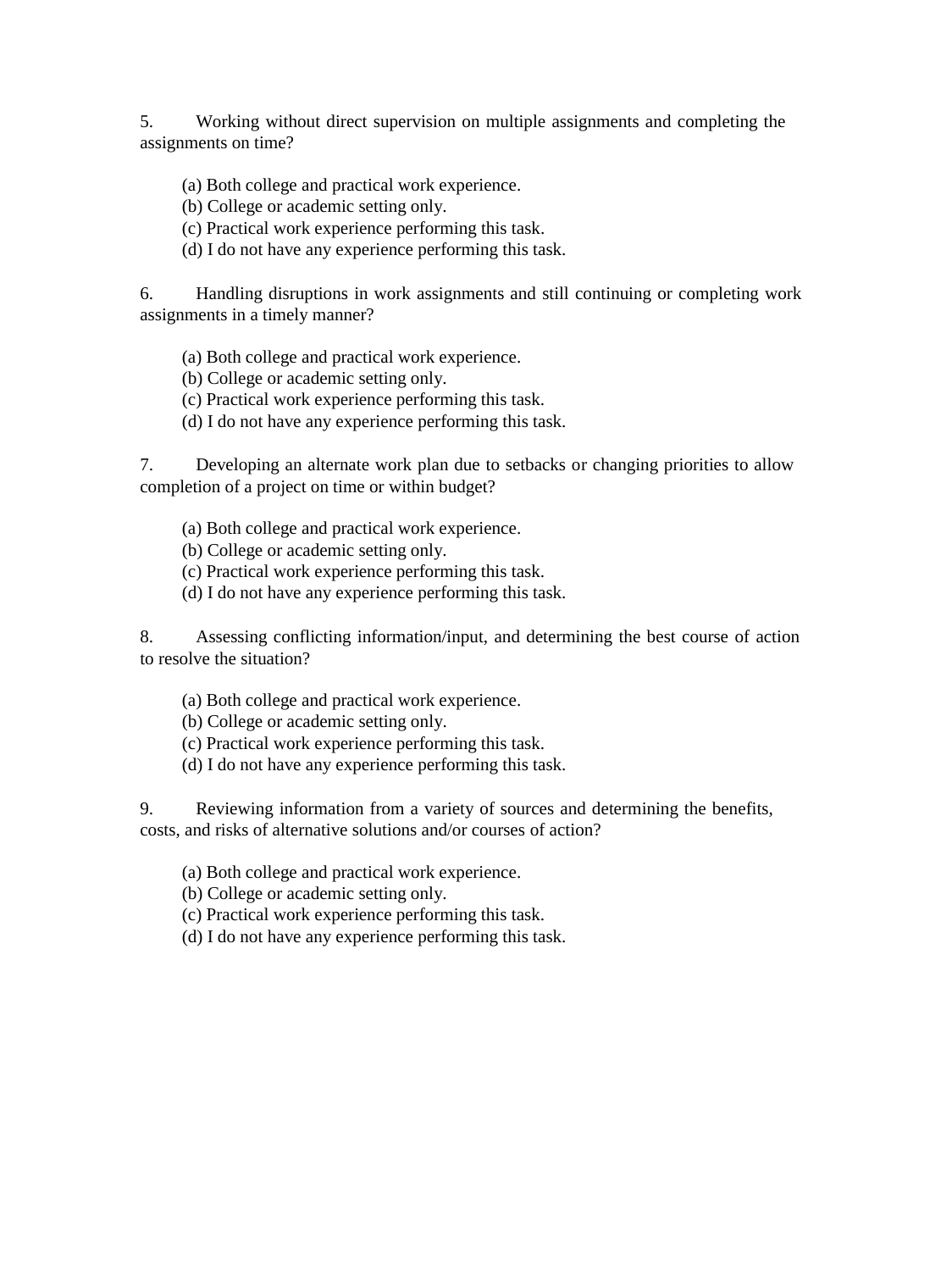10. Reviewing and evaluating forms and/or other types of documents and making determinations regarding acceptance or rejection (e.g., eligibility for a claim or loan, etc.)?

- (a) Both college and practical work experience.
- (b) College or academic setting only.
- (c) Practical work experience performing this task.
- (d) I do not have any experience performing this task.

11. Developing an instrument or process for gathering data (develop a survey, questionnaire, etc.)?

- (a) Both college and practical work experience.
- (b) College or academic setting only.
- (c) Practical work experience performing this task.
- (d) I do not have any experience performing this task.
- 12. Searching out appropriate resources to help resolve conflicts or problems?
	- (a) Both college and practical work experience.
	- (b) College or academic setting only.
	- (c) Practical work experience performing this task.
	- (d) I do not have any experience performing this task.

13. Working on a project or handling a situation which required you to maintain confidentiality?

- (a) Both college and practical work experience.
- (b) College or academic setting only.
- (c) Practical work experience performing this task.
- (d) I do not have any experience performing this task.

14. Working on a project or in a situation where you were required to inform others of their responsibilities, duties and priorities?

(a) I have performed this task in an actual setting while performing a job where I held lead responsibility or trained others.

(b) I have performed this task in an actual setting while performing a job.

(c) I have education or training relevant to this task, but have not applied it in an actual job.

(d) I have no education, training, or experience in performing this task.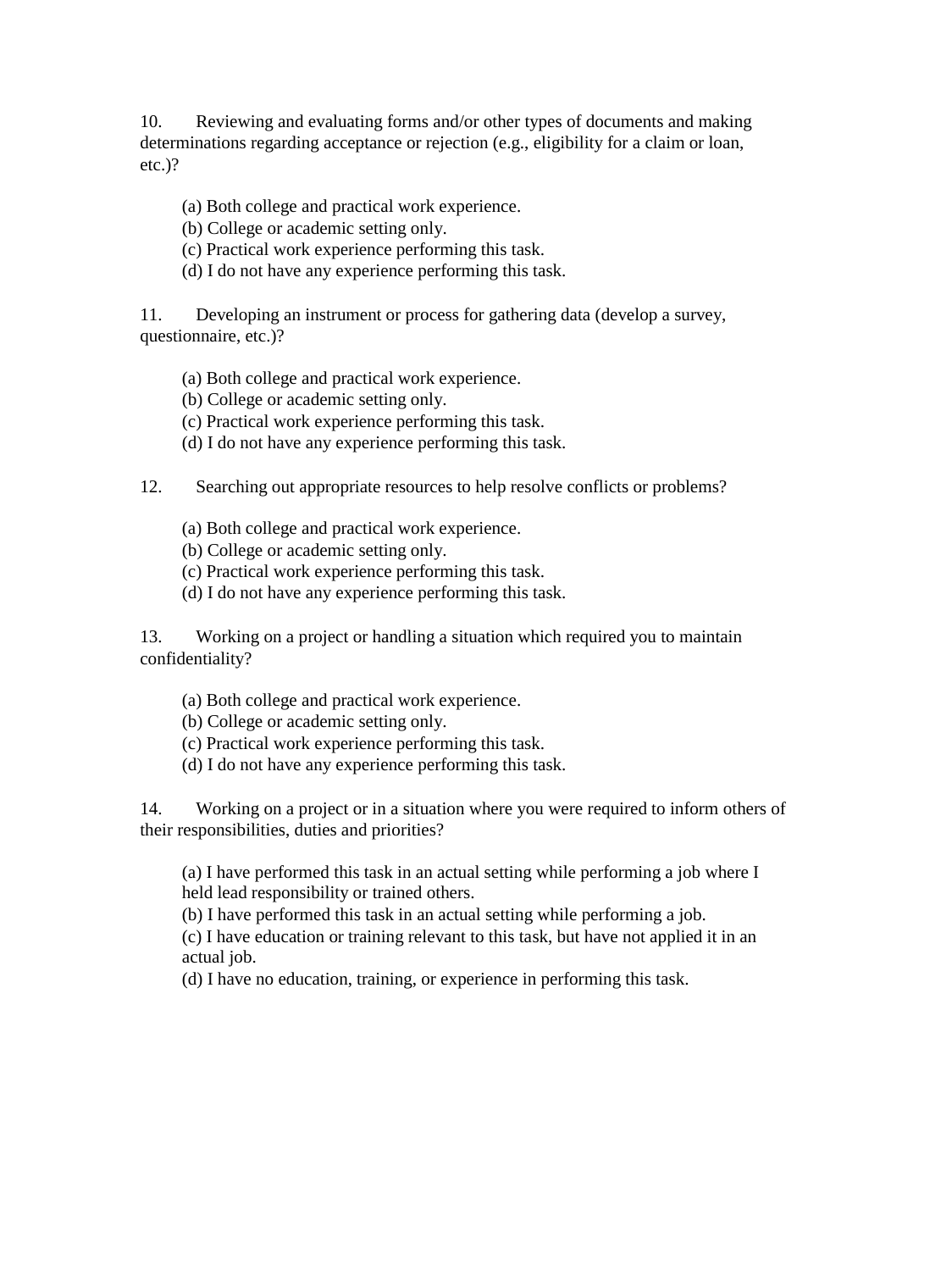15. Handling a situation in which you had to communicate to others the consequences of their actions?

(a) I have performed this task in an actual setting while performing a job where I held lead responsibility or trained others.

(b) I have performed this task in an actual setting while performing a job.

(c) I have education or training relevant to this task, but have not applied it in an actual job.

(d) I have no education, training, or experience in performing this task.

# 16. Working on a project that involved settling disputes through negotiations?

(a) I have performed this task in an actual setting while performing a job where I held lead responsibility or trained others.

(b) I have performed this task in an actual setting while performing a job.

(c) I have education or training relevant to this task, but have not applied it in an actual job.

(d) I have no education, training, or experience in performing this task.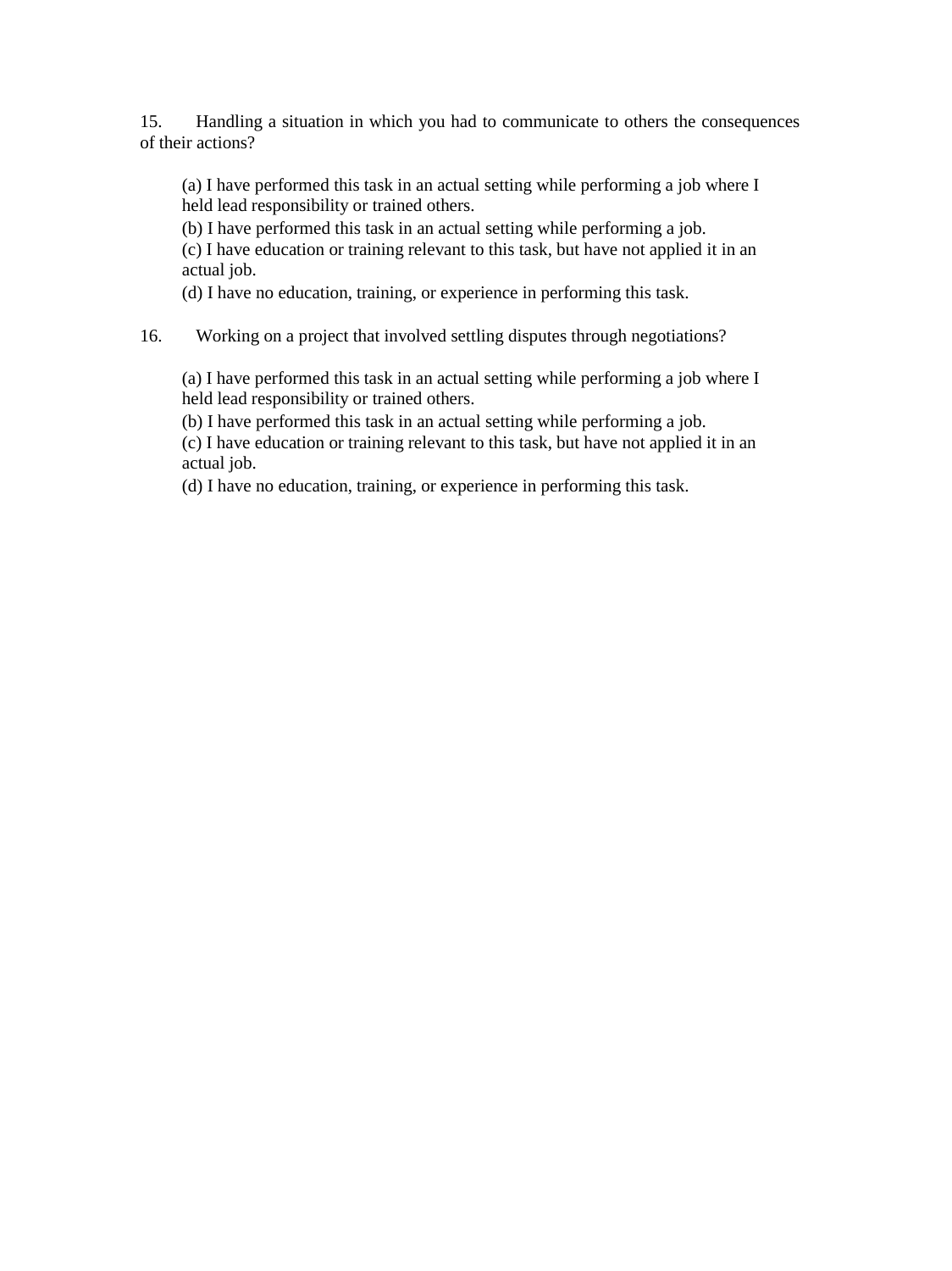### **Section 2 - Written Communication/Reading Comprehension**

**For questions in this section, you may reference your academic or work experience whether paid or volunteer unless the question specifies otherwise.** 

### **What experience do you have:**

17. Preparing memos, letters, and correspondence to communicate with peers, supervisors, or the public?

- (a) Both college and practical work experience.
- (b) College or academic setting only.
- (c) Practical work experience performing this task.
- (d) I do not have any experience performing this task.

18. Preparing detailed notes or brief descriptions regarding project activities and timelines for inclusion in reports, correspondence, and other written materials related to project status?

- (a) Both college and practical work experience.
- (b) College or academic setting only.
- (c) Practical work experience performing this task.
- (d) I do not have any experience performing this task.

19. Writing instruction manuals to clarify complex procedures (e.g., office procedures, computer operations, laboratory procedures)?

- (a) Both college and practical work experience.
- (b) College or academic setting only.
- (c) Practical work experience performing this task.
- (d) I do not have any experience performing this task.

20. Writing promotional materials and/or brochures (e.g., product marketing brochures, conference flyers, advertising copy)?

- (a) Both college and practical work experience.
- (b) College or academic setting only.
- (c) Practical work experience performing this task.
- (d) I do not have any experience performing this task.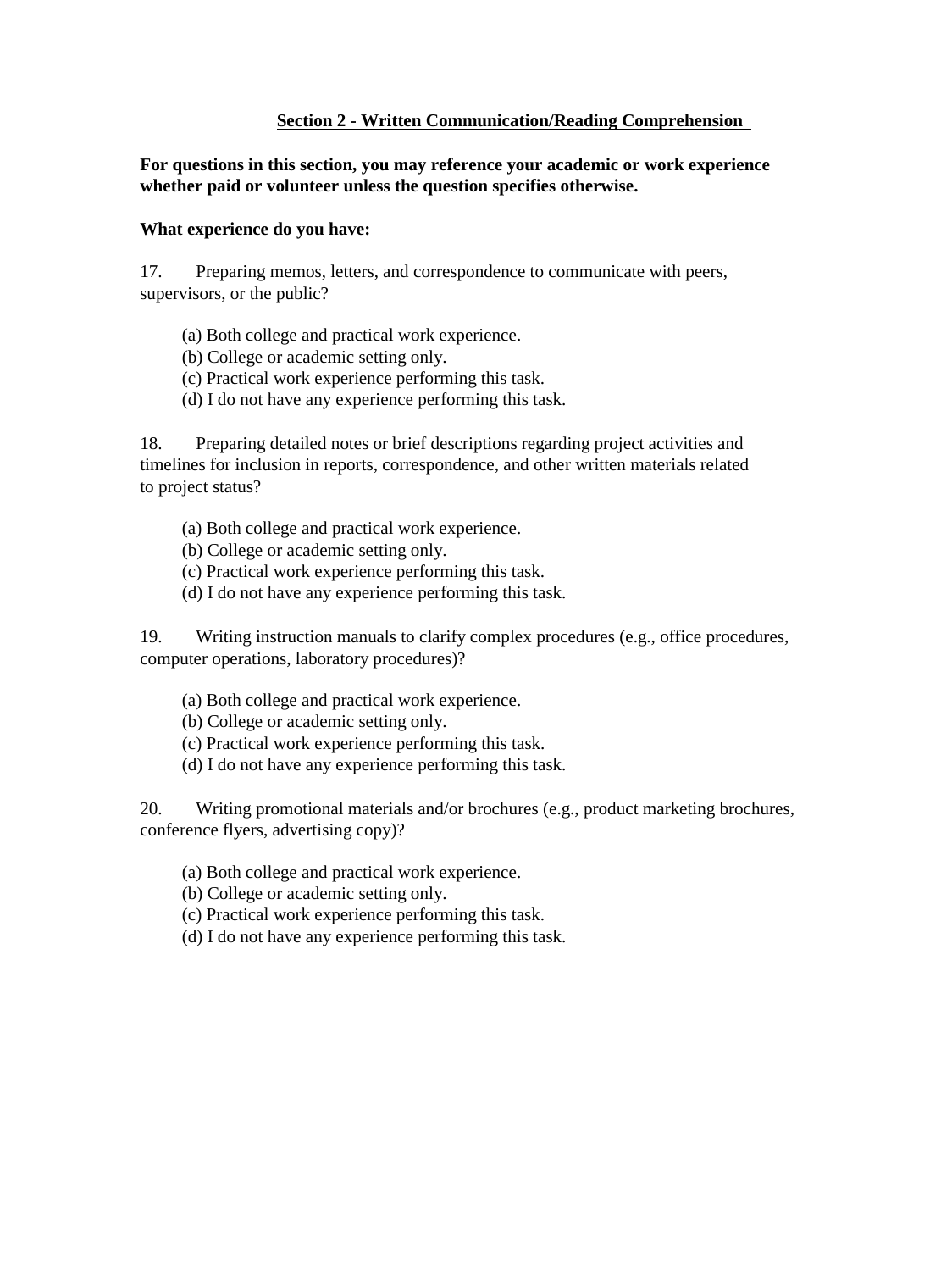21. Proofreading a variety of documents and written materials to verify the use of correct format, punctuation, grammar, syntax, and sentence structure?

- (a) Both college and practical work experience.
- (b) College or academic setting only.
- (c) Practical work experience performing this task.
- (d) I do not have any experience performing this task.

22. Writing training and/or educational materials (e.g., developing a procedures manual, developing training class exercises, developing training course curriculum)?

- (a) Both college and practical work experience.
- (b) College or academic setting only.
- (c) Practical work experience performing this task.
- (d) I do not have any experience performing this task.

23. Writing articles for a school newspaper, newsletter, trade or professional journal, or other publication?

- (a) Both college and practical work experience.
- (b) College or academic setting only.
- (c) Practical work experience performing this task.
- (d) I do not have any experience performing this task.

24. Writing memos or short reports designed to persuade an audience to a specific viewpoint?

- (a) Both college and practical work experience.
- (b) College or academic setting only.
- (c) Practical work experience performing this task.
- (d) I do not have any experience performing this task.

25. Translating technical or other complex material into common, everyday language?

- (a) Both college and practical work experience.
- (b) College or academic setting only.
- (c) Practical work experience performing this task.
- (d) I do not have any experience performing this task.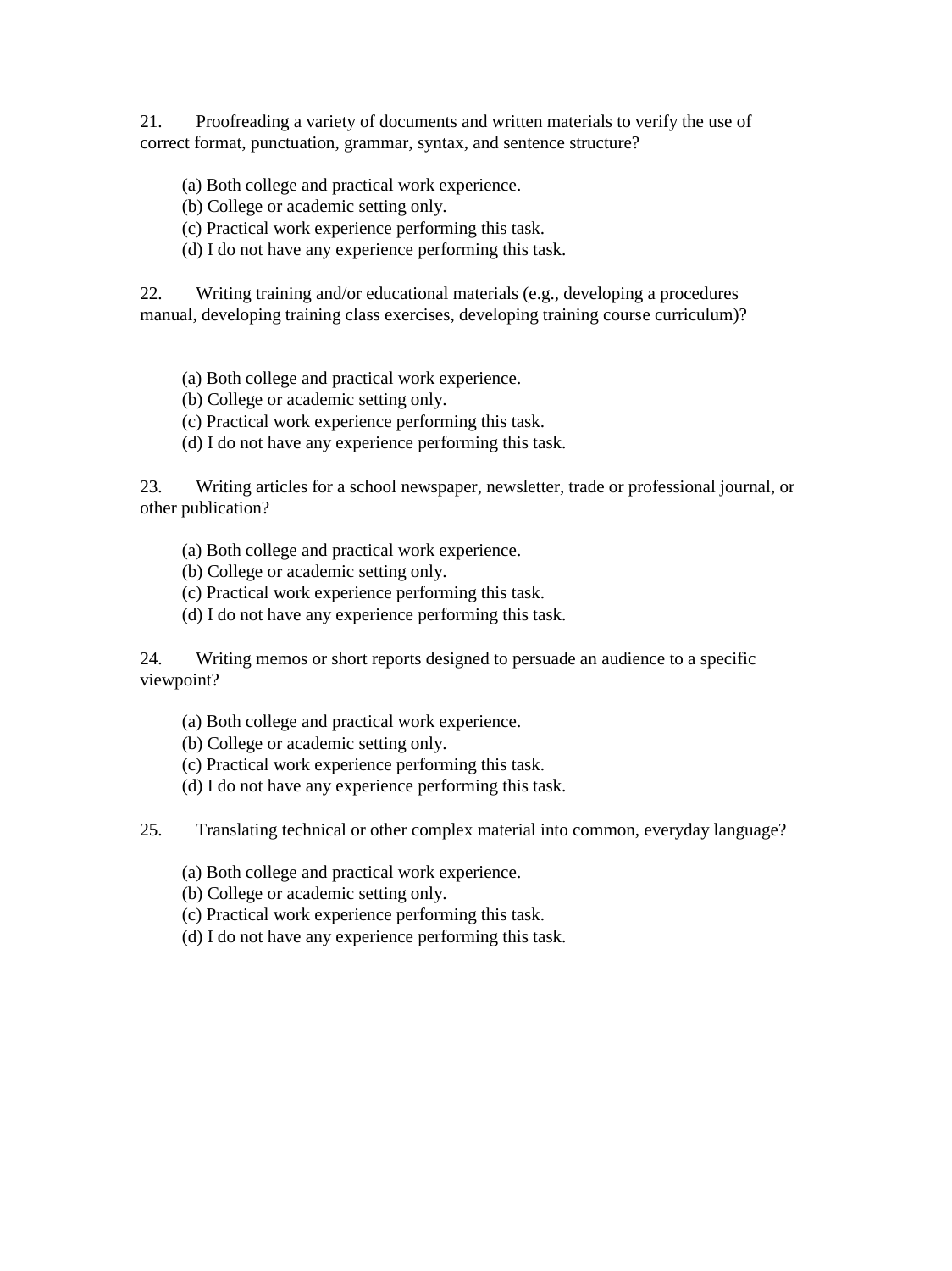26. Writing a comprehensive report or document that included facts, conclusions, and/or persuasive arguments (e.g., thesis, issue paper, policy paper, etc.)?

(a) Both college and practical work experience.

(b) College or academic setting only.

(c) Practical work experience performing this task.

(d) I do not have any experience performing this task.

27. Compiling research from a number of sources and writing a report or position paper based on that research?

(a) Both college and practical work experience.

(b) College or academic setting only.

(c) Practical work experience performing this task.

(d) I do not have any experience performing this task.

28. Gathering information from a variety of sources, such as interviews, surveys, etc. to elicit the facts and relevant details necessary to complete a task or assignment?

- (a) Both college and practical work experience.
- (b) College or academic setting only.
- (c) Practical work experience performing this task.
- (d) I do not have any experience performing this task.

29. Applying facts, specifications, and research results to a specific situation or assignment?

- (a) Both college and practical work experience.
- (b) College or academic setting only.
- (c) Practical work experience performing this task.
- (d) I do not have any experience performing this task.

30. Reading and interpreting written material including technical documents/data (e.g., books, reports, Internet sources, etc.)?

- (a) Both college and practical work experience.
- (b) College or academic setting only.
- (c) Practical work experience performing this task.
- (d) I do not have any experience performing this task.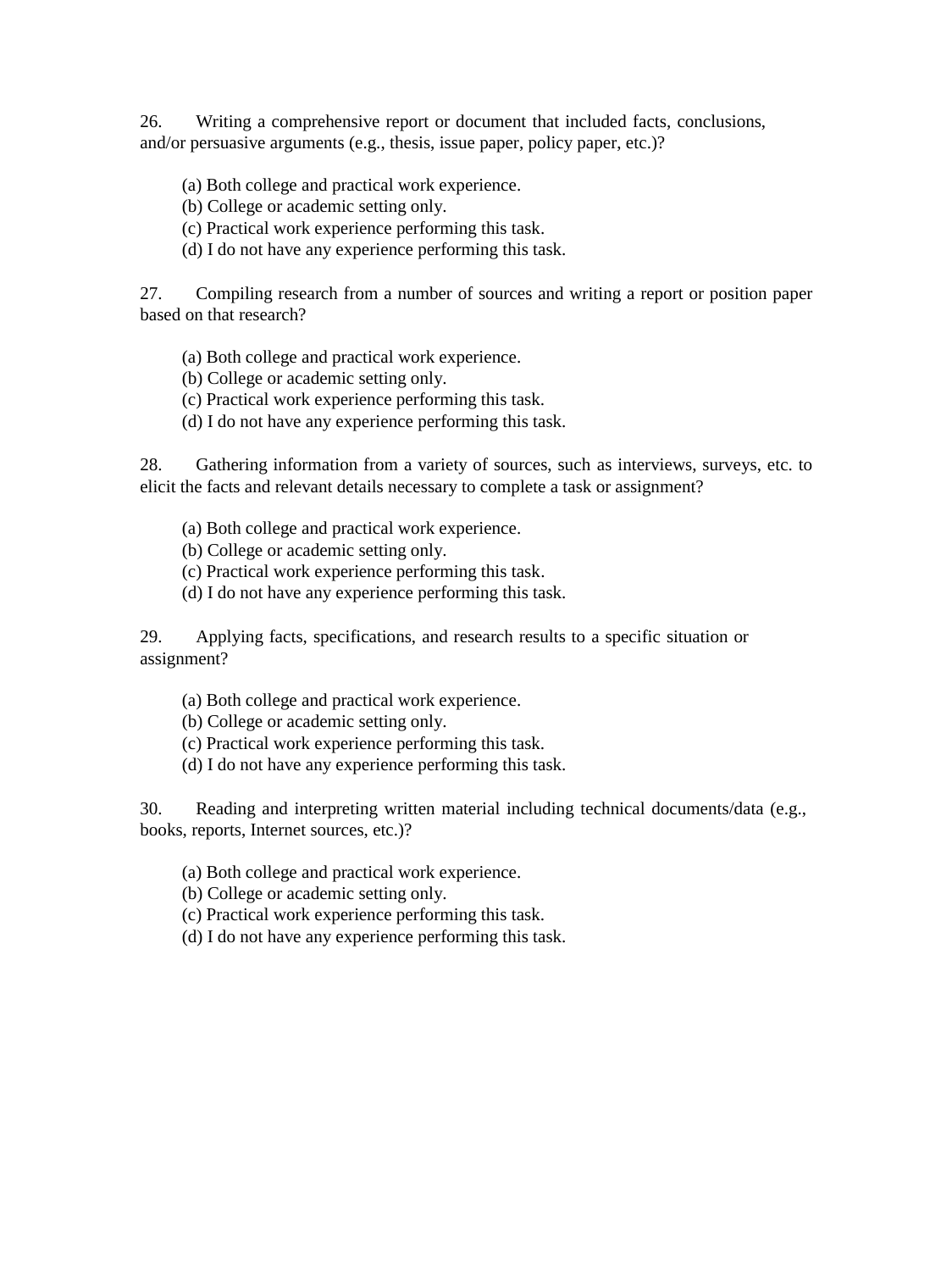31. Analyzing and evaluating the effectiveness of programs, policies, or procedures (e.g., assessing the effectiveness of a marketing campaign, reviewing the bylaws or rules of a professional association)?

(a) Both college and practical work experience.

(b) College or academic setting only.

(c) Practical work experience performing this task.

(d) I do not have any experience performing this task.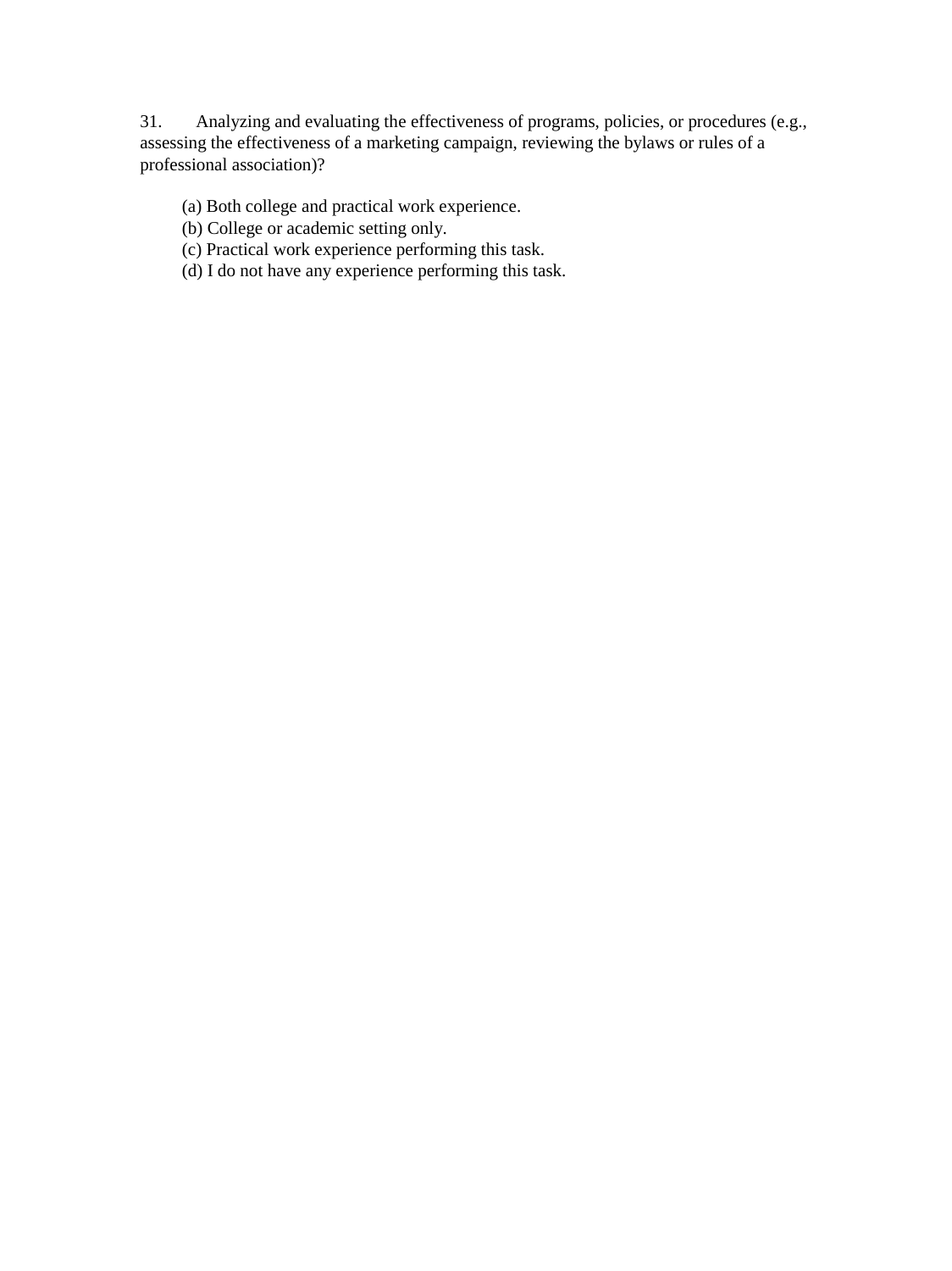# **Section 3 - Oral Communication**

# **For questions in this section, you may reference your academic or work experience whether paid or volunteer unless the question specifies otherwise.**

### **What experience do you have:**

32. Successfully pacifying difficult or hostile people in the course of a work assignment or leadership position (e.g., customer service representative, cashier, officer in a neighborhood association)?

- (a) Both college and practical work experience.
- (b) College or academic setting only.
- (c) Practical work experience performing this task.
- (d) I do not have any experience performing this task.

33. Verbally explaining or clarifying policies or issues related to projects or assignments (e.g., specify methodology used, explaining project timelines, defining laboratory procedures)?

- (a) Both college and practical work experience.
- (b) College or academic setting only.
- (c) Practical work experience performing this task.
- (d) I do not have any experience performing this task.

34. Verbally summarizing data and information in an impromptu manner (e.g., reporting the outcome of a meeting or debate, responding to questions following a presentation)?

- (a) Both college and practical work experience.
- (b) College or academic setting only.
- (c) Practical work experience performing this task.
- (d) I do not have any experience performing this task.

35. Assisting customers or clients in person or by telephone with the interpretation of policies and procedures, laws, and/or rules?

- (a) Both college and practical work experience.
- (b) College or academic setting only.
- (c) Practical work experience performing this task.
- (d) I do not have any experience performing this task.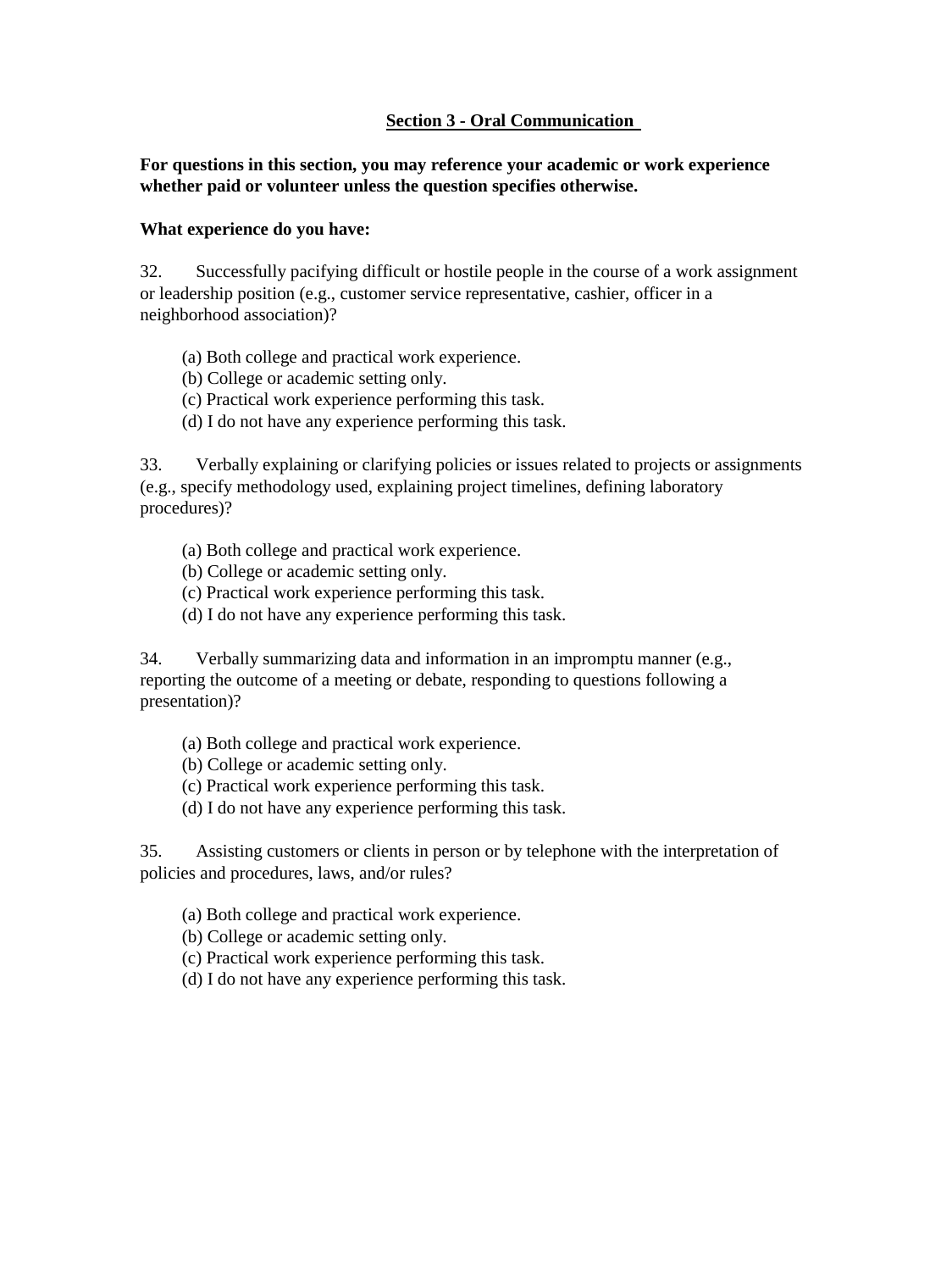36. Persuading or influencing others through formal presentations or the verbal explanation of data or issues (e.g., marketing a product or service, oral defense of a master's thesis, etc.)?

(a) Both college and practical work experience.

- (b) College or academic setting only.
- (c) Practical work experience performing this task.
- (d) I do not have any experience performing this task.

37. Providing verbal instructions or directions to individuals related to tasks to be completed or progress to be made on projects or assignments?

- (a) Both college and practical work experience.
- (b) College or academic setting only.
- (c) Practical work experience performing this task.
- (d) I do not have any experience performing this task.

38. Effectively communicating verbally in stressful situations (e.g., handling multiple requests for information, defending conflicting opinions or approaches, etc.)?

- (a) Both college and practical work experience.
- (b) College or academic setting only.
- (c) Practical work experience performing this task.
- (d) I do not have any experience performing this task.

39. Teaching formal classroom sessions to others in an academic or work setting?

- (a) Both college and practical work experience.
- (b) College or academic setting only.
- (c) Practical work experience performing this task.
- (d) I do not have any experience performing this task.

40. Providing informal training to other students, employees, team members or project participants?

- (a) Both college and practical work experience.
- (b) College or academic setting only.
- (c) Practical work experience performing this task.
- (d) I do not have any experience performing this task.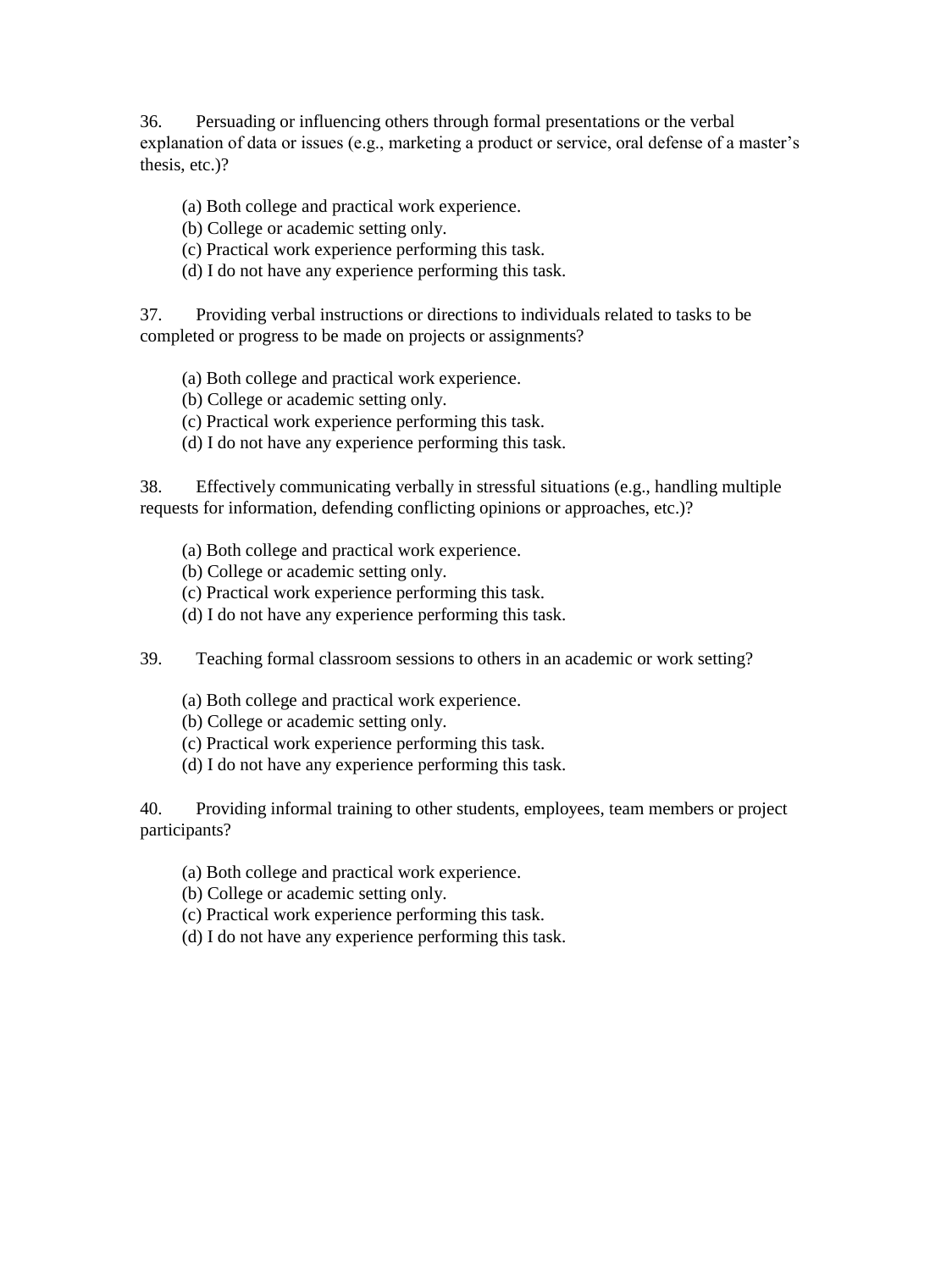41. Participating in an activity designed to improve your oral communication skills (e.g., Toastmasters, college debate team, community theater, etc.)?

- (a) Both college and practical work experience.
- (b) College or academic setting only.
- (c) Practical work experience performing this task.
- (d) I do not have any experience performing this task.
- 42. Leading or facilitating briefings, meetings, or conferences?
	- (a) Both college and practical work experience.
	- (b) College or academic setting only.
	- (c) Practical work experience performing this task.
	- (d) I do not have any experience performing this task.

43. Formally presenting technical or other complex information to others in an academic or work setting?

- (a) Both college and practical work experience.
- (b) College or academic setting only.
- (c) Practical work experience performing this task.
- (d) I do not have any experience performing this task.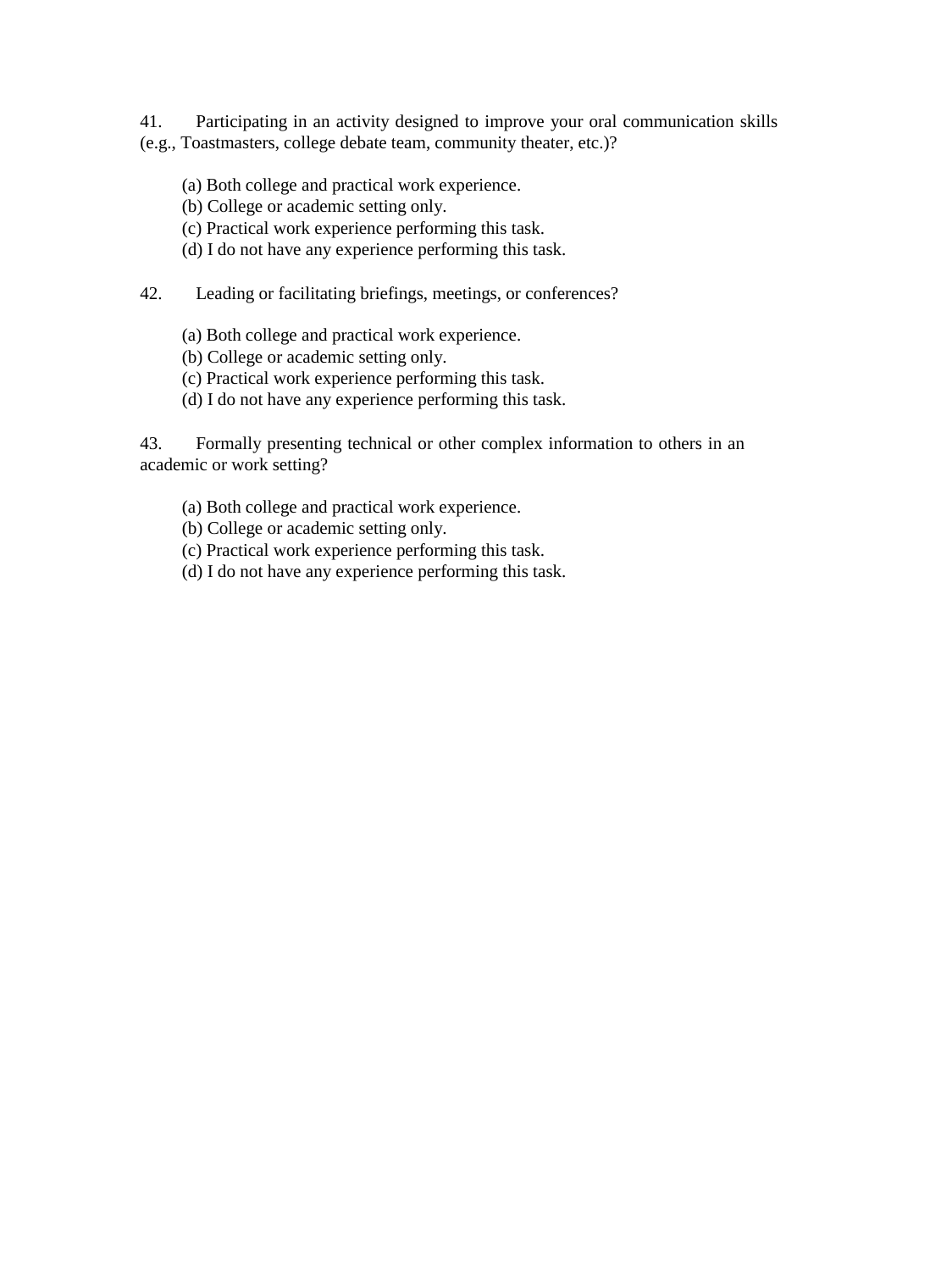### **Section 4 - Relationship Building/Valuing Diversity**

**For questions in this section, you may reference your academic or work experience whether paid or volunteer unless the question specifies otherwise.** 

### **What experience do you have:**

44. Facilitating or leading a team or organized group of individuals (e.g., coaching a soccer team, directing a dramatic production, serving as a student body officer, leading an academic or work group)?

- (a) Both college and practical work experience.
- (b) College or academic setting only.
- (c) Practical work experience performing this task.
- (d) I do not have any experience performing this task.

45. Building consensus and agreement within a group of individuals holding differing or competing points of view (e.g., student body organization, service organization, self-managed work team)?

- (a) Both college and practical work experience.
- (b) College or academic setting only.
- (c) Practical work experience performing this task.
- (d) I do not have any experience performing this task.

46. Working in a team environment in an academic or work setting to successfully complete a project or report?

- (a) Both college and practical work experience.
- (b) College or academic setting only.
- (c) Practical work experience performing this task.
- (d) I do not have any experience performing this task.

47. Working on a long term project with a single customer, or co-worker or fellow student that required you to work cooperatively and demonstrate flexibility?

- (a) Both college and practical work experience.
- (b) College or academic setting only.
- (c) Practical work experience performing this task.
- (d) I do not have any experience performing this task.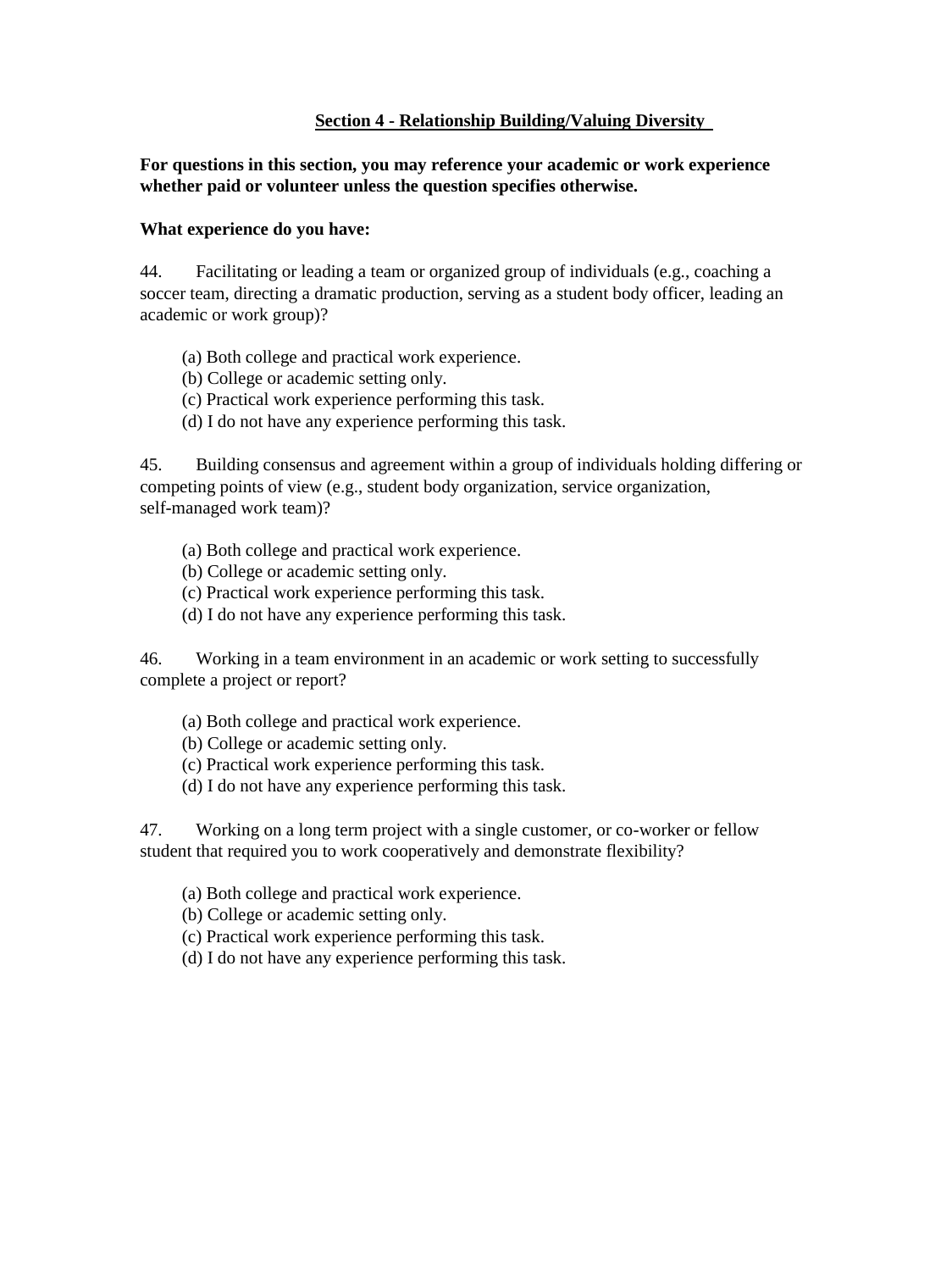48. Holding a position that required you to work cooperatively with people outside your immediate academic or work setting?

(a) Both college and practical work experience.

(b) College or academic setting only.

(c) Practical work experience performing this task.

(d) I do not have any experience performing this task.

49. Holding a position that required you to do counseling, investigative or similar work in which you were required to listen intensely to others?

(a) Both college and practical work experience.

(b) College or academic setting only.

(c) Practical work experience performing this task.

(d) I do not have any experience performing this task.

50. Holding a position in which you had to routinely remain calm, courteous, and tactful while handling problems or complaints (e.g., peer counselor, supervisor, etc.)?

(a) Both college and practical work experience.

(b) College or academic setting only.

(c) Practical work experience performing this task.

(d) I do not have any experience performing this task.

51. Holding a position that required you to deal with conflicting customer demands?

(a) Both college and practical work experience.

(b) College or academic setting only.

(c) Practical work experience performing this task.

(d) I do not have any experience performing this task.

52. Holding a position in which you worked with people from different countries and cultures?

(a) Both college and practical work experience.

(b) College or academic setting only.

(c) Practical work experience performing this task.

(d) I do not have any experience performing this task.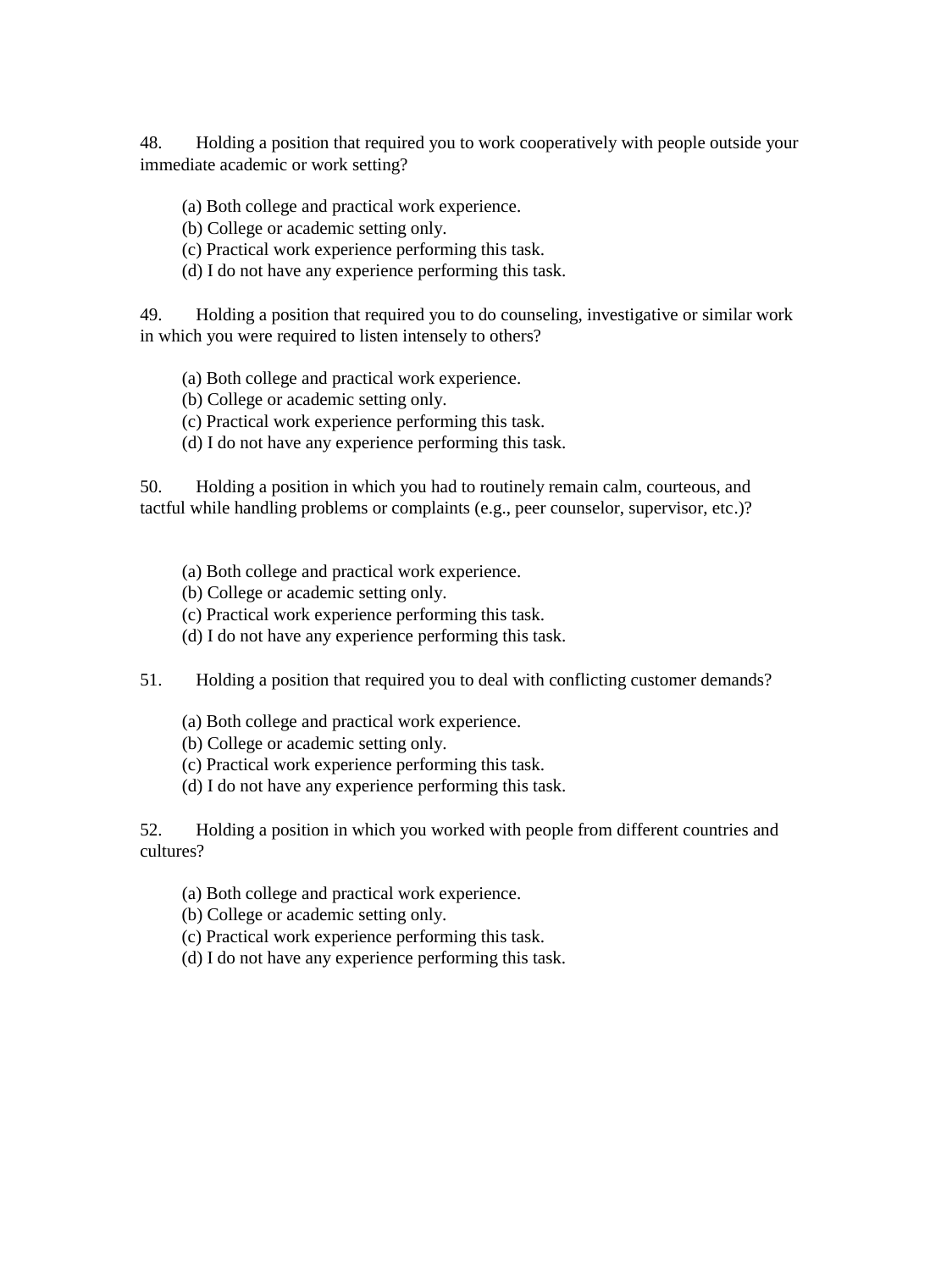53. Leading a team or working on a long term project with people which included members from different cultures and ethnic groups?

- (a) Both college and practical work experience.
- (b) College or academic setting only.
- (c) Practical work experience performing this task.
- (d) I do not have any experience performing this task.

54. Successfully completing coursework which included the study of ethnic and/or cultural diversity?

- (a) I successfully completed two or more college courses related to this subject.
- (b) I successfully completed one college course related to this subject.

(c) I have successfully completed one or more training courses related to this subject in a work environment.

(d) I have not successfully completed any coursework related to this subject.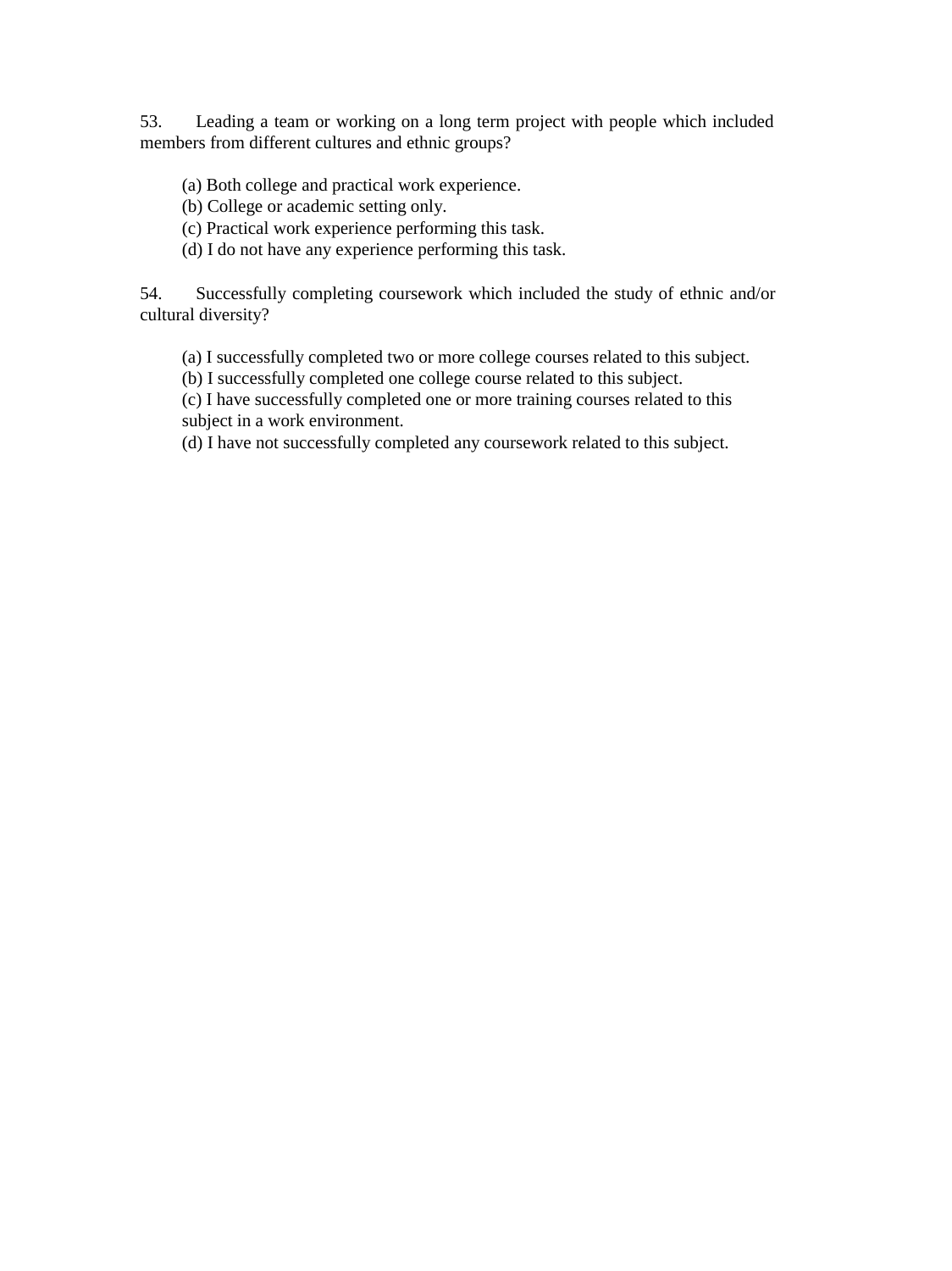# **Section 5 - Innovativeness/Self Management/Planning and Organizing**

**For questions in this section, you may reference your academic or work experience whether paid or volunteer unless the question specifies otherwise.** 

### **What experience do you have:**

- 55. Completing non-routine assignments independently or with minimal supervision?
	- (a) Both college and practical work experience.
	- (b) College or academic setting only.
	- (c) Practical work experience performing this task.
	- (d) I do not have any experience performing this task.

56. Assessing the importance of assignments and prioritizing work assignments accordingly?

- (a) Both college and practical work experience.
- (b) College or academic setting only.
- (c) Practical work experience performing this task.
- (d) I do not have any experience performing this task.

57. Adjusting timelines on multiple projects or assignments in order to successfully complete all assigned work?

- (a) Both college and practical work experience.
- (b) College or academic setting only.
- (c) Practical work experience performing this task.
- (d) I do not have any experience performing this task.
- 58. Identifying current or potential problems and recommending solutions?
	- (a) Both college and practical work experience.
	- (b) College or academic setting only.
	- (c) Practical work experience performing this task.
	- (d) I do not have any experience performing this task.
- 59. Working on assignments, reports, or projects with stringent deadlines?
	- (a) Both college and practical work experience.
	- (b) College or academic setting only.
	- (c) Practical work experience performing this task.
	- (d) I do not have any experience performing this task.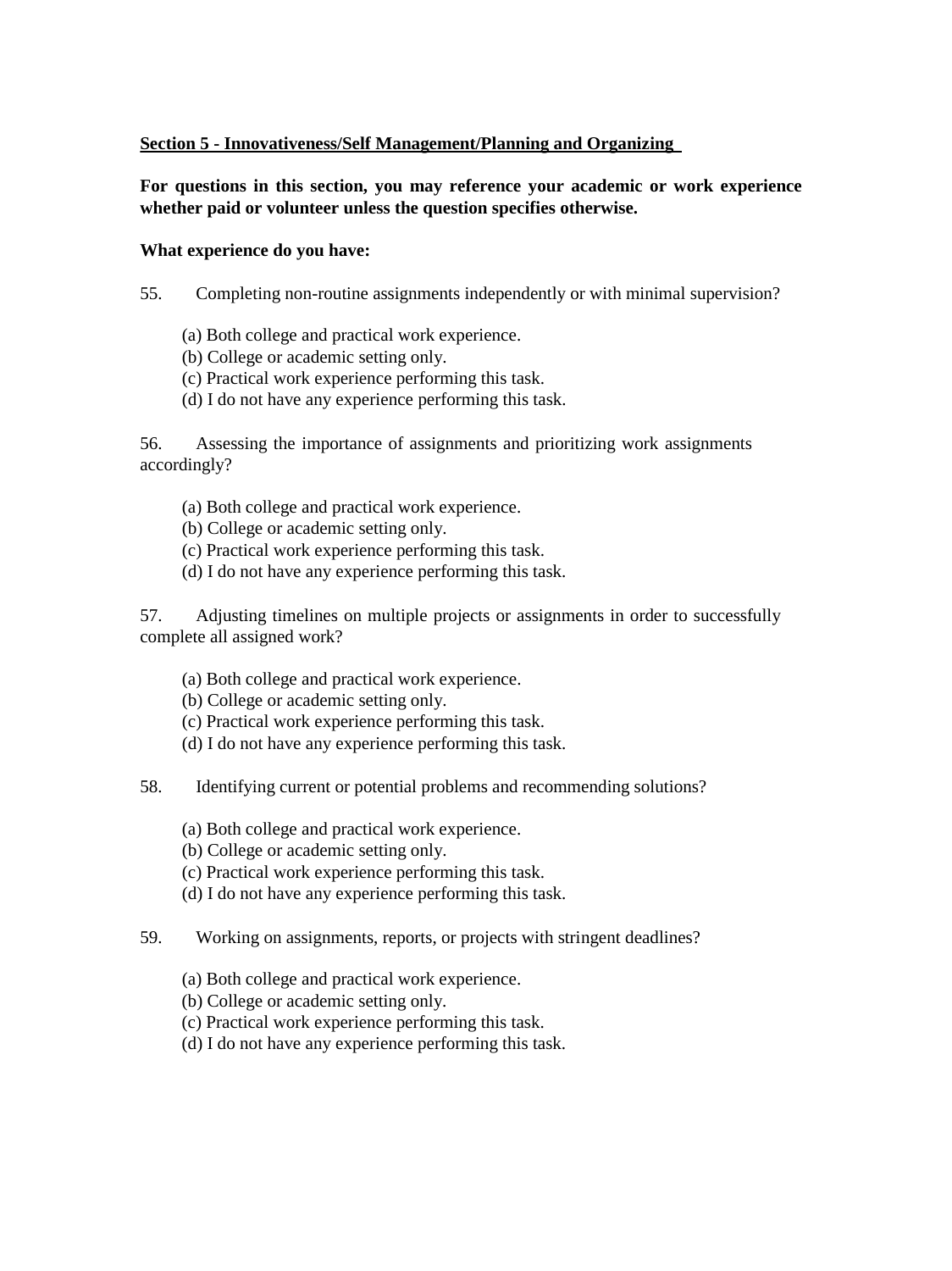60. Developing short-range and long-range plans and timelines for the completion of projects and assignments?

- (a) Both college and practical work experience.
- (b) College or academic setting only.
- (c) Practical work experience performing this task.
- (d) I do not have any experience performing this task.

61. Exercise initiative or taking independent action when circumstances demonstrate that additional research or actions are necessary to complete a project or report on a timely basis?

- (a) Both college and practical work experience.
- (b) College or academic setting only.
- (c) Practical work experience performing this task.
- (d) I do not have any experience performing this task.

62. Planning a comprehensive project involving multiple steps and a significant time commitment (e.g., planning a class project or master's thesis, planning a convention or conference)?

- (a) Both college and practical work experience.
- (b) College or academic setting only.
- (c) Practical work experience performing this task.
- (d) I do not have any experience performing this task.
- 63. Prioritizing and scheduling the work of a small work group, team or committee?
	- (a) Both college and practical work experience.
	- (b) College or academic setting only.
	- (c) Practical work experience performing this task.
	- (d) I do not have any experience performing this task.

64. Identifying the purchasing needs for a group or organization for supplies, equipment, etc.?

- (a) Both college and practical work experience.
- (b) College or academic setting only.
- (c) Practical work experience performing this task.
- (d) I do not have any experience performing this task.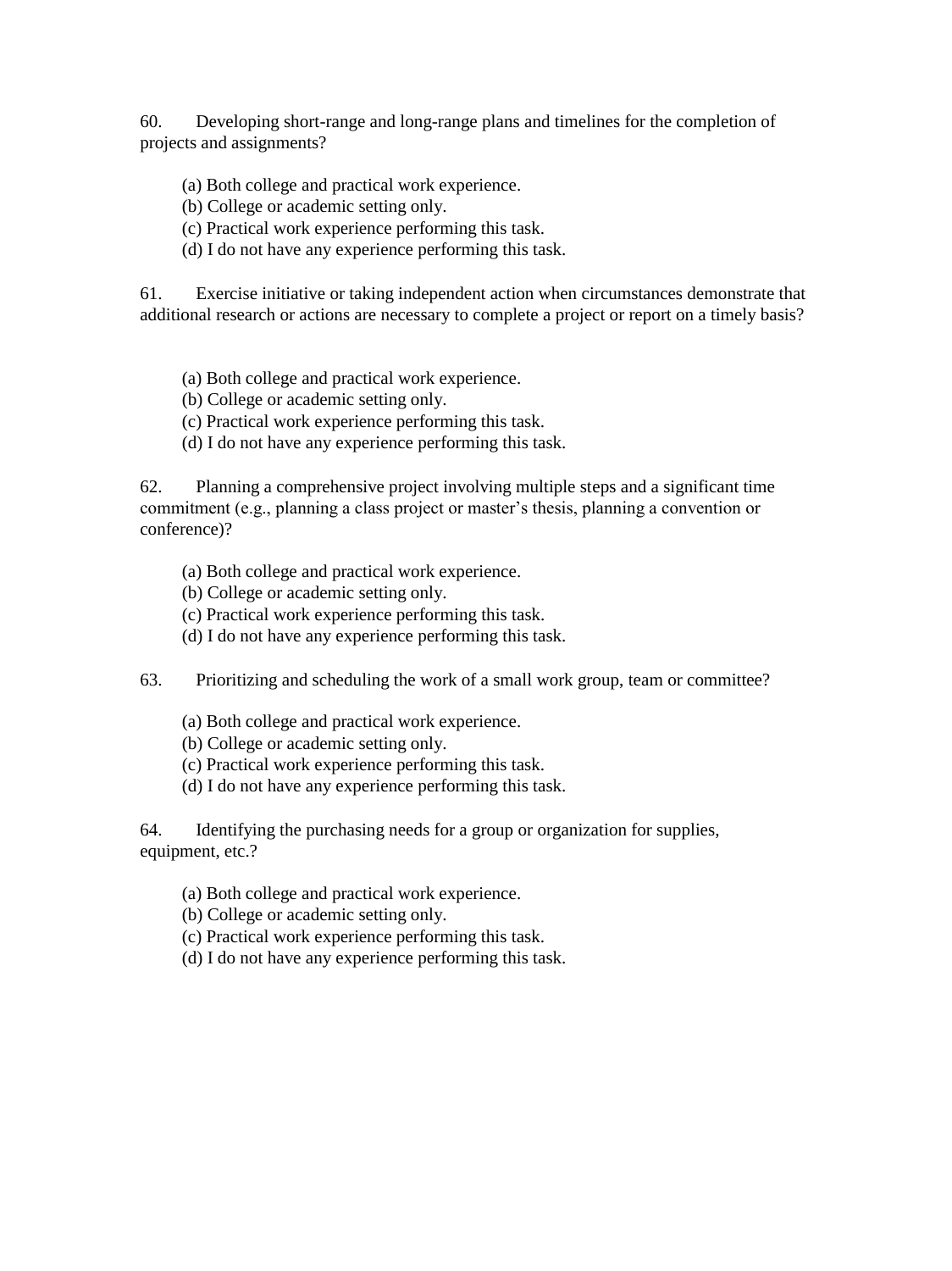65. Applying strategic planning principles and concepts when designing and managing large scale projects (e.g., planning a major fundraiser, planning the implementation of a new program)?

- (a) Both college and practical work experience.
- (b) College or academic setting only.
- (c) Practical work experience performing this task.
- (d) I do not have any experience performing this task.
- 66. Maintaining accurate records for business or academic purposes?
	- (a) Both college and practical work experience.
	- (b) College or academic setting only.
	- (c) Practical work experience performing this task.
	- (d) I do not have any experience performing this task.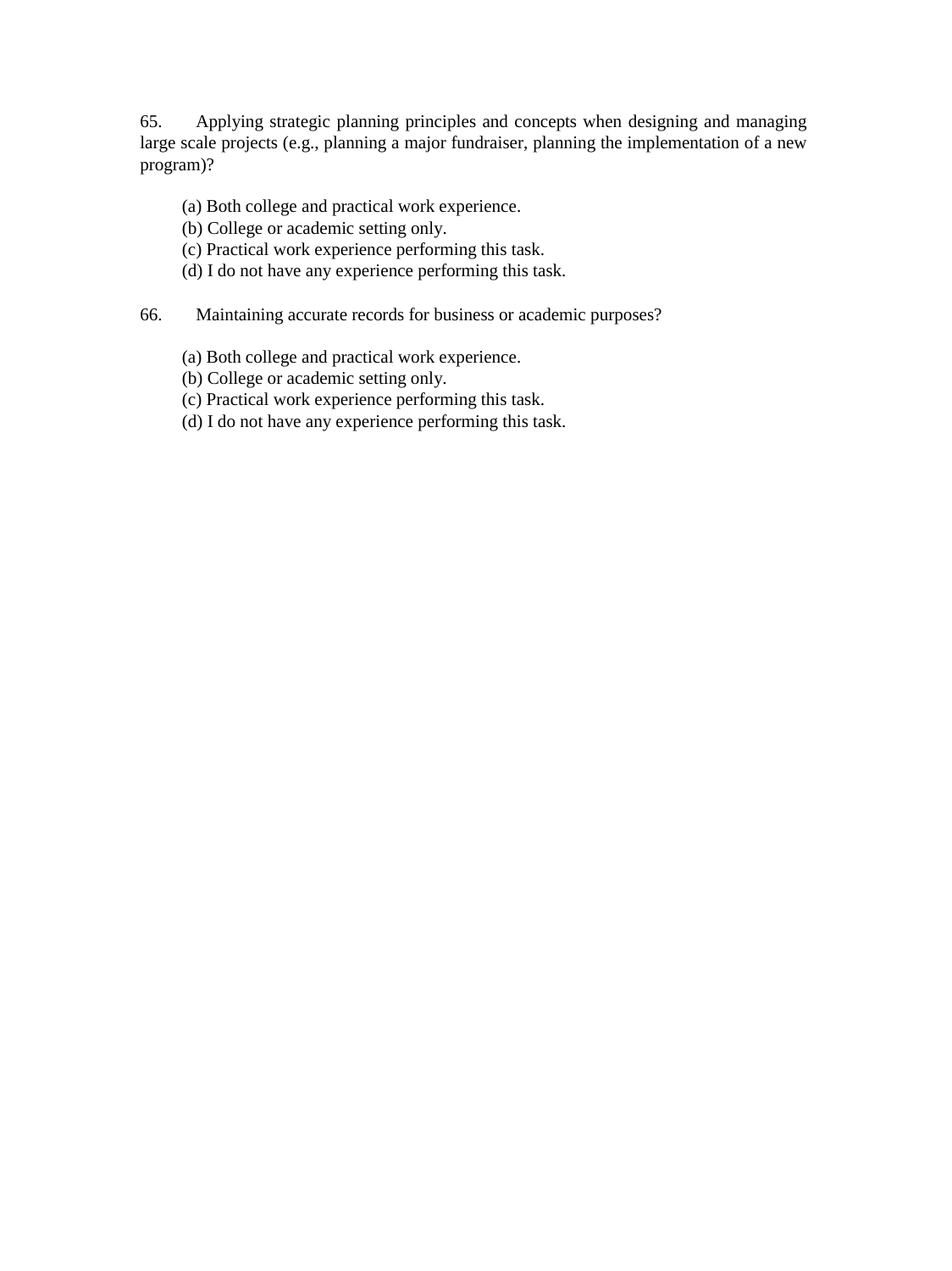# **Section 6 - Numerical Skills**

**For questions in this section, you may reference your academic or work experience whether paid or volunteer unless the question specifies otherwise.** 

#### **What experience do you have:**

- 67. Preparing a report which summarized numerical information?
	- (a) Both college and practical work experience.
	- (b) College or academic setting only.
	- (c) Practical work experience performing this task.
	- (d) I do not have any experience performing this task.
- 68. Designing charts and/or graphs which visually illustrated numerical data?
	- (a) Both college and practical work experience.
	- (b) College or academic setting only.
	- (c) Practical work experience performing this task.
	- (d) I do not have any experience performing this task.

69. Writing a report which incorporated or utilized statistical information (e.g., mean, weighted averages, standard deviations, etc.) to support your recommendation or conclusion?

- (a) Both college and practical work experience.
- (b) College or academic setting only.
- (c) Practical work experience performing this task.
- (d) I do not have any experience performing this task.

70. Preparing written information which summarized financial information or used financial information to justify a recommendation?

- (a) Both college and practical work experience.
- (b) College or academic setting only.
- (c) Practical work experience performing this task.
- (d) I do not have any experience performing this task.

71. Interpreting graphs, charts and tables and using the results to accomplish a task or complete a report?

- (a) Both college and practical work experience.
- (b) College or academic setting only.
- (c) Practical work experience performing this task.
- (d) I do not have any experience performing this task.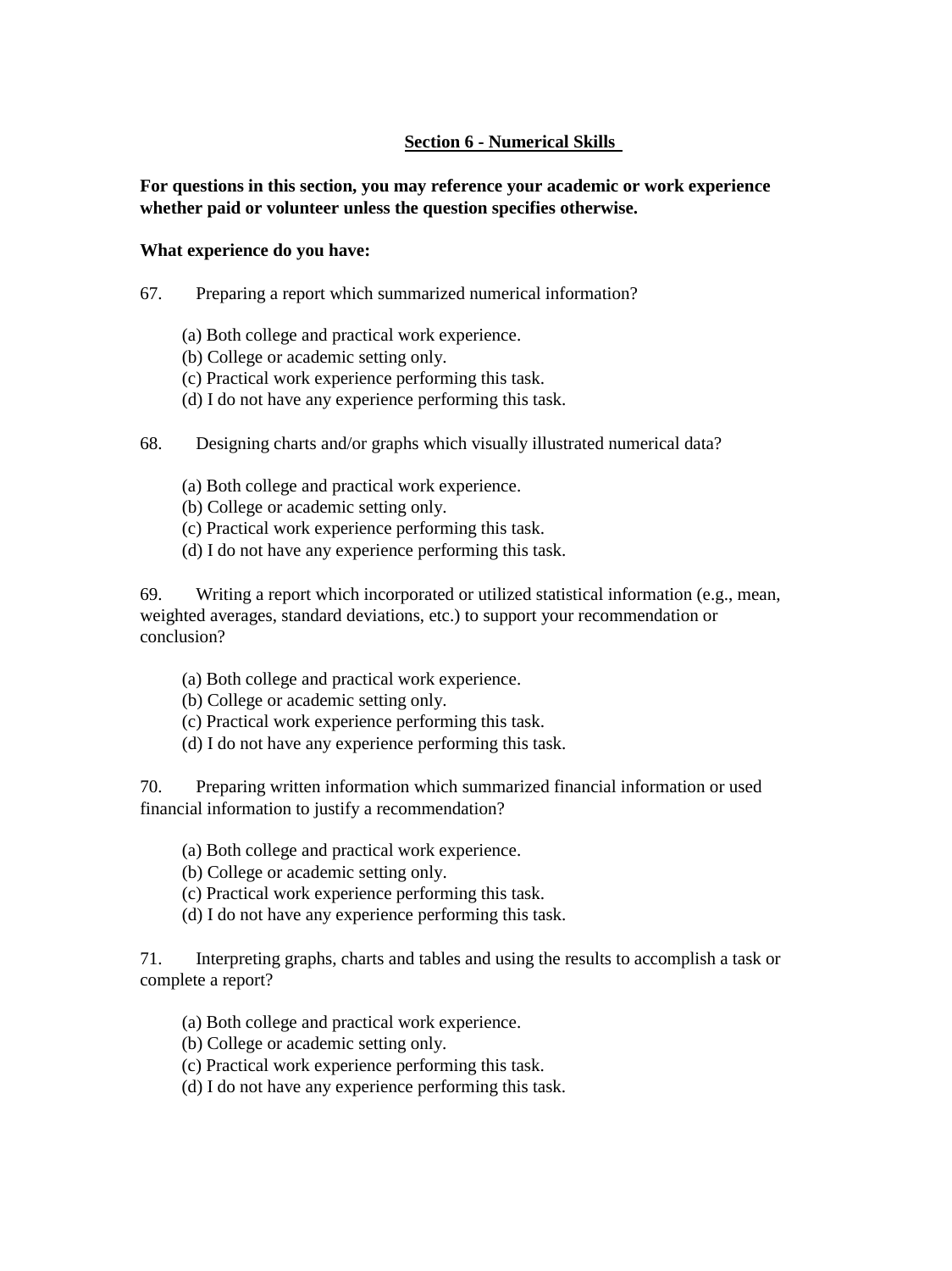72. Holding a position which required the allocation of money to various staff or program functions?

(a) I have performed this task in an actual setting while performing a job and have held lead responsibility or trained others.

(b) I have performed this task in an actual setting while performing a job.

(c) I have education or training relevant to this task, but have not applied it in an actual job.

(d) I have no education, training, or experience in performing this task.

73. Holding a position which involved the responsibility for a budget of \$5,000.00 or more?

(a) I have performed this task in an actual setting while performing a job and have held lead responsibility or trained others.

(b) I have performed this task in an actual setting while performing a job.

(c) I have education or training relevant to this task, but have not applied it in an actual job.

(d) I have no education, training, or experience in performing this task.

74. Holding a position which required you to inventory supplies or equipment?

(a) I have performed this task in an actual setting while performing a job and have held lead responsibility or trained others.

(b) I have performed this task in an actual setting while performing a job.

(c) I have education or training relevant to this task, but have not applied it in an actual job.

(d) I have no education, training, or experience in performing this task.

75. Performing a job which required you to keep an adequate stock of materials, property, or cash on hand to meet customer or project needs?

(a) I have performed this task in an actual setting while performing a job and have held lead responsibility or trained others.

(b) I have performed this task in an actual setting while performing a job.

(c) I have education or training relevant to this task, but have not applied it in an actual job.

(d) I have no education, training, or experience in performing this task.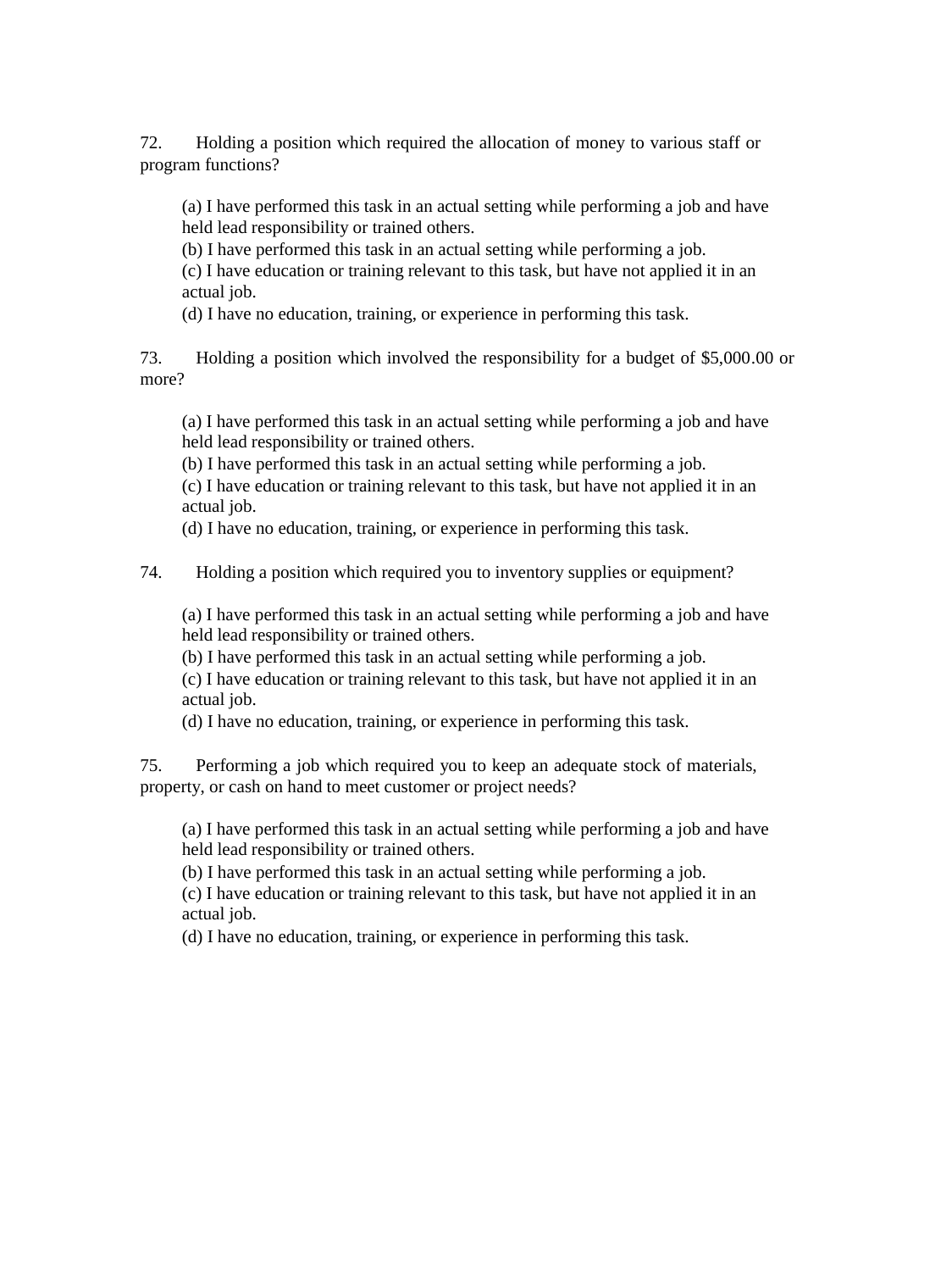76. Utilizing accounting procedures to keep financial records for an association, project or work unit?

(a) I have applied this knowledge, experience or training in an actual setting while performing a job and have supervised or trained others.

(b) I have performed this task in an actual setting while performing a job.

(c) I have education or training relevant to this task, but have not applied it in an actual job.

(d) I have no education, training, or experience in performing this task.

# 77. Successfully passed a course in statistics?

(a) I have successfully completed two or more college courses or work sponsored training courses in statistics.

(b) I have successfully completed one college course in statistics.

(c) I have successfully completed one training class in statistics in a work environment.

(d) I have not completed any college coursework or training classes in statistics.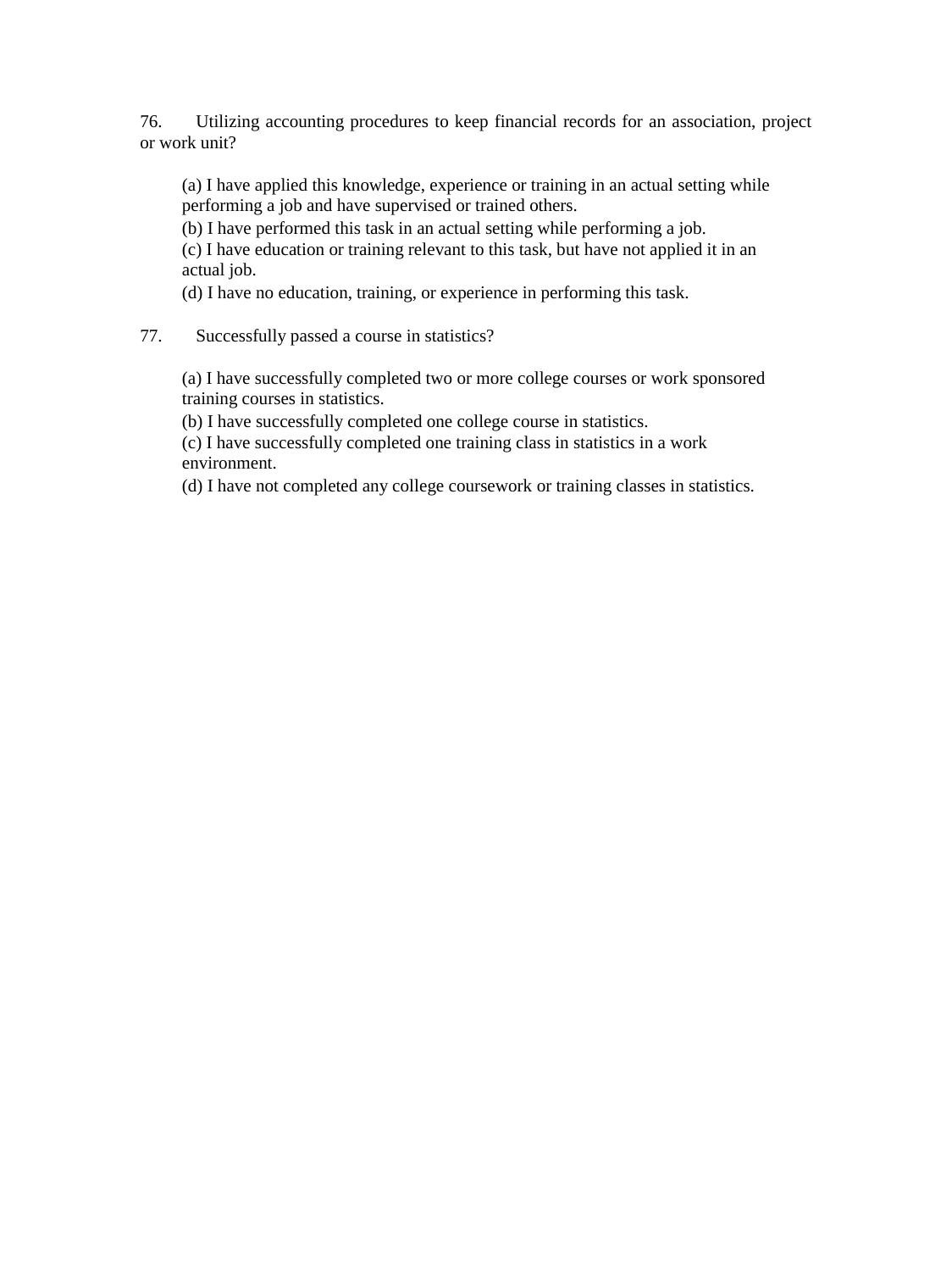### **Section 7 - Information Technology**

**For questions in this section, you may reference your academic, life experience, or work experience whether paid or volunteer unless the question specifies otherwise.** 

**Based on your knowledge and experience, rate your abilities in the following skill areas:** 

78. Using a personal computer in an academic or work setting?

(a) I am technically proficient to the point where I can perform this task independently.

(b) I have received education or training, but would need guidance to perform this task.

(c) I have received little or no education or training in this task.

79. Using word processing software (Microsoft Word, Wordperfect, etc.) to develop or format documents (e.g., memos, letters, and reports)?

(a) I am technically proficient to the point where I can perform this task independently.

(b) I have received education or training, but would need guidance to perform this task.

(c) I have received little or no education or training in this task.

80. Using word processing software to develop tables and/or graphs?

(a) I am technically proficient to the point where I can perform this task independently.

(b) I have received education or training, but would need guidance to perform this task.

(c) I have received little or no education or training in this task.

81. Using spreadsheet software to present data and information in an organized manner (Excel, Quatro Pro, Lotus, etc.)?

(a) I am technically proficient to the point where I can perform this task independently.

(b) I have received education or training, but would need guidance to perform this task.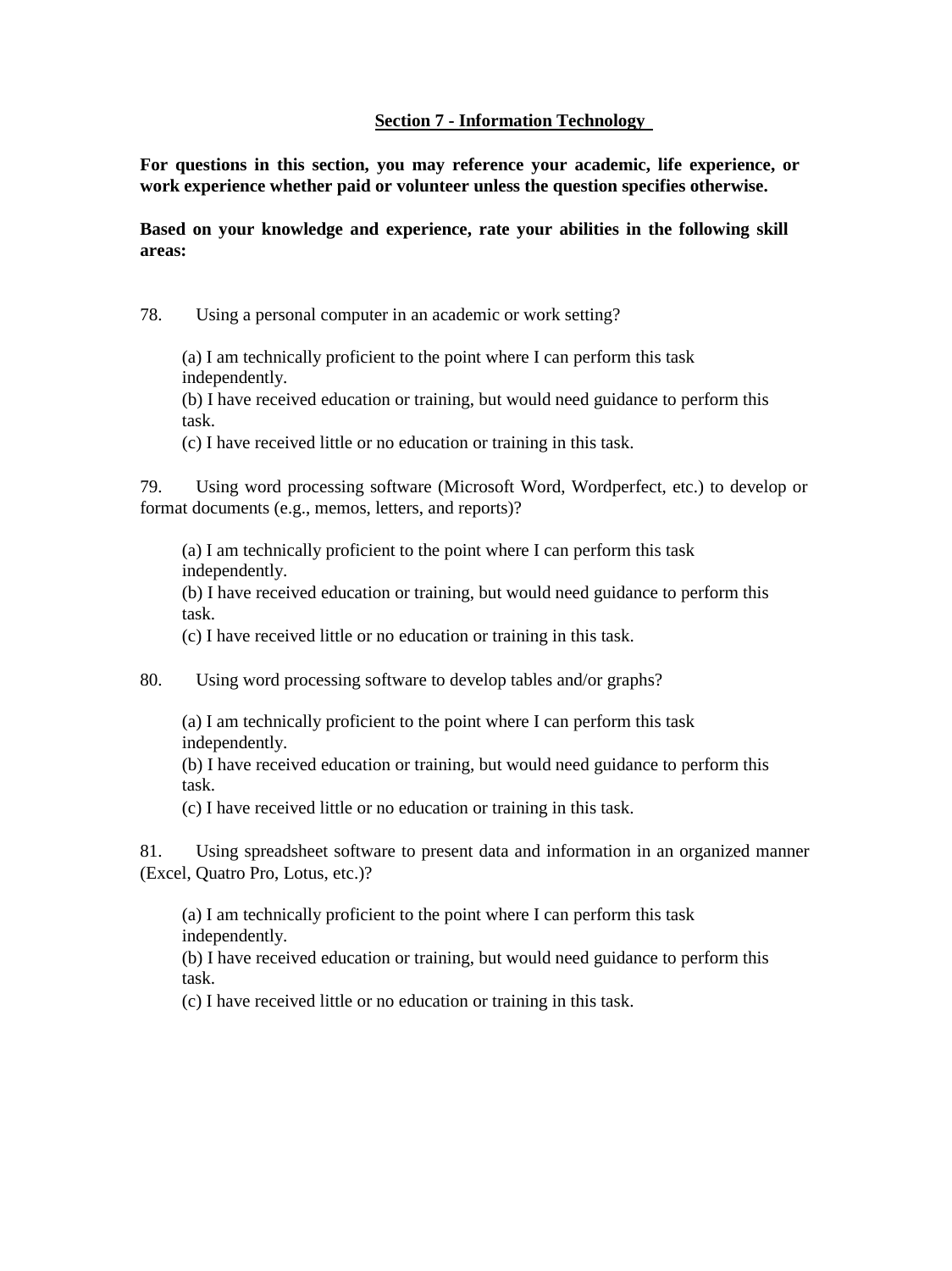82. Using personal computer database software (Dbase, Foxpro, Access, etc.) to enter, organize, track, and retrieve data (e.g., billing records, mailing lists, project milestones)?

(a) I am technically proficient to the point where I can perform this task independently.

(b) I have received education or training, but would need guidance to perform this task.

(c) I have received little or no education or training in this task.

83. Using a personal computer desktop publishing program (PageMaker, etc.)?

(a) I am technically proficient to the point where I can perform this task independently.

(b) I have received education or training, but would need guidance to perform this task.

(c) I have received little or no education or training in this task.

84. Troubleshooting and resolving basic problems concerning the use or operation of computer software programs (e.g., incorrect commands, syntax or formatting errors)?

(a) I am technically proficient to the point where I can perform this task independently.

(b) I have received education or training, but would need guidance to perform this task.

(c) I have received little or no education or training in this task.

85. Personally installing software on a personal computer, including printer setup, choosing from options, and personalizing operations?

(a) I am technically proficient to the point where I can perform this task independently.

(b) I have received education or training, but would need guidance to perform this task.

(c) I have received little or no education or training in this task.

86. Using modem and telecommunications software to connect to on-line services (CompuServe, American Online, etc.), the Internet, or dial-up bulletin boards?

(a) I am technically proficient to the point where I can perform this task independently.

(b) I have received education or training, but would need guidance to perform this task.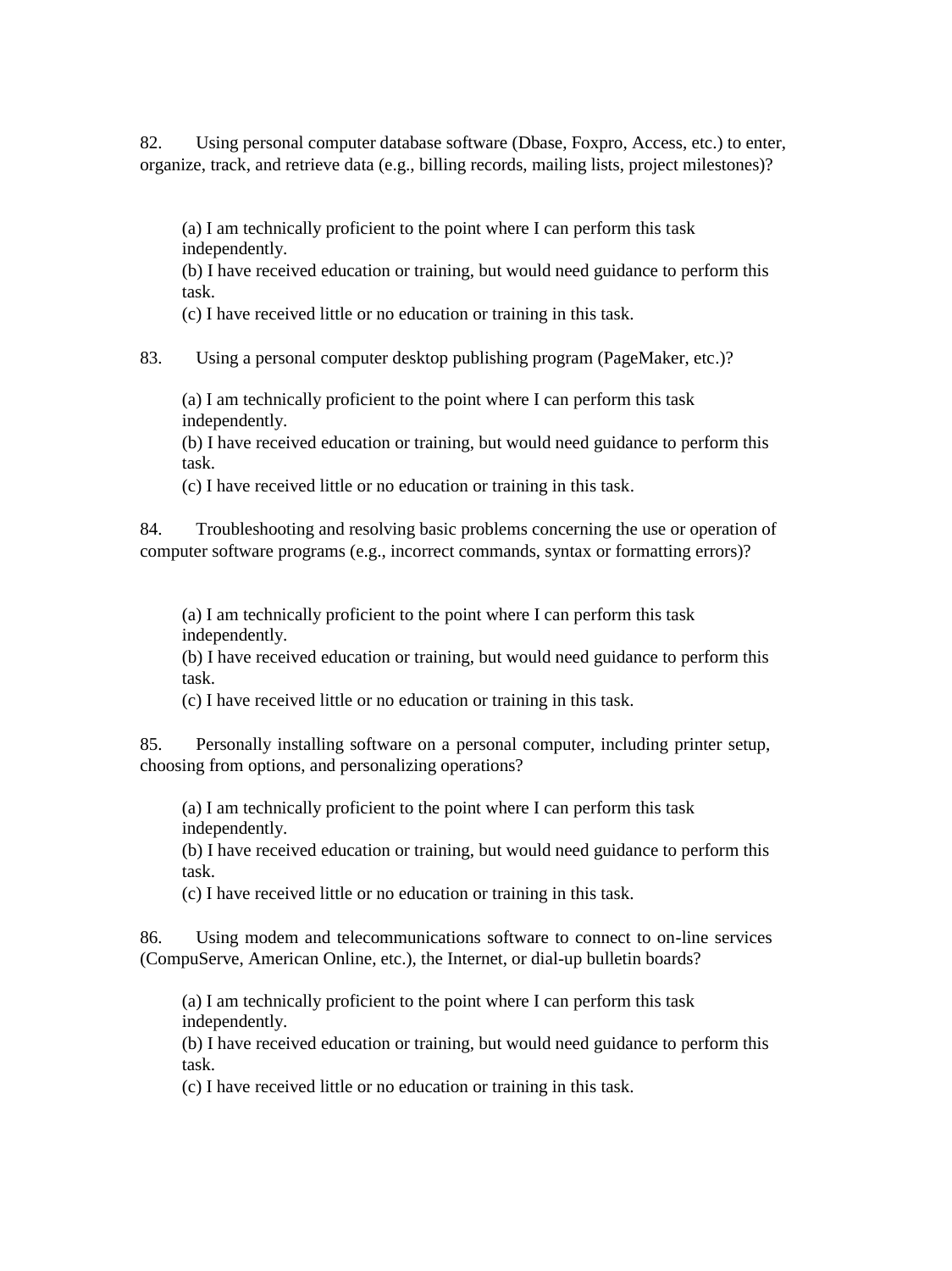87. Teaching formal classes to others in the operations of personal computers or software?

(a) I am technically proficient to the point where I can perform this task independently.

(b) I have received education or training, but would need guidance to perform this task.

(c) I have received little or no education or training in this task.

### 88. Using computer based electronic mail to communicate with others?

(a) I am technically proficient to the point where I can perform this task independently.

(b) I have received education or training, but would need guidance to perform this task.

(c) I have received little or no education or training in this task.

### 89. Using computer based electronic calendaring to maintain your schedule?

(a) I am technically proficient to the point where I can perform this task independently.

(b) I have received education or training, but would need guidance to perform this task.

(c) I have received little or no education or training in this task.

### 90. Writing a computer program in a language such as Basic, C, or Pascal?

(a) I am technically proficient to the point where I can perform this task independently.

(b) I have received education or training, but would need guidance to perform this task.

(c) I have received little or no education or training in this task.

91. Writing user manuals or guides for others on a particular software package or application?

(a) I am technically proficient to the point where I can perform this task independently.

(b) I have received education or training, but would need guidance to perform this task.